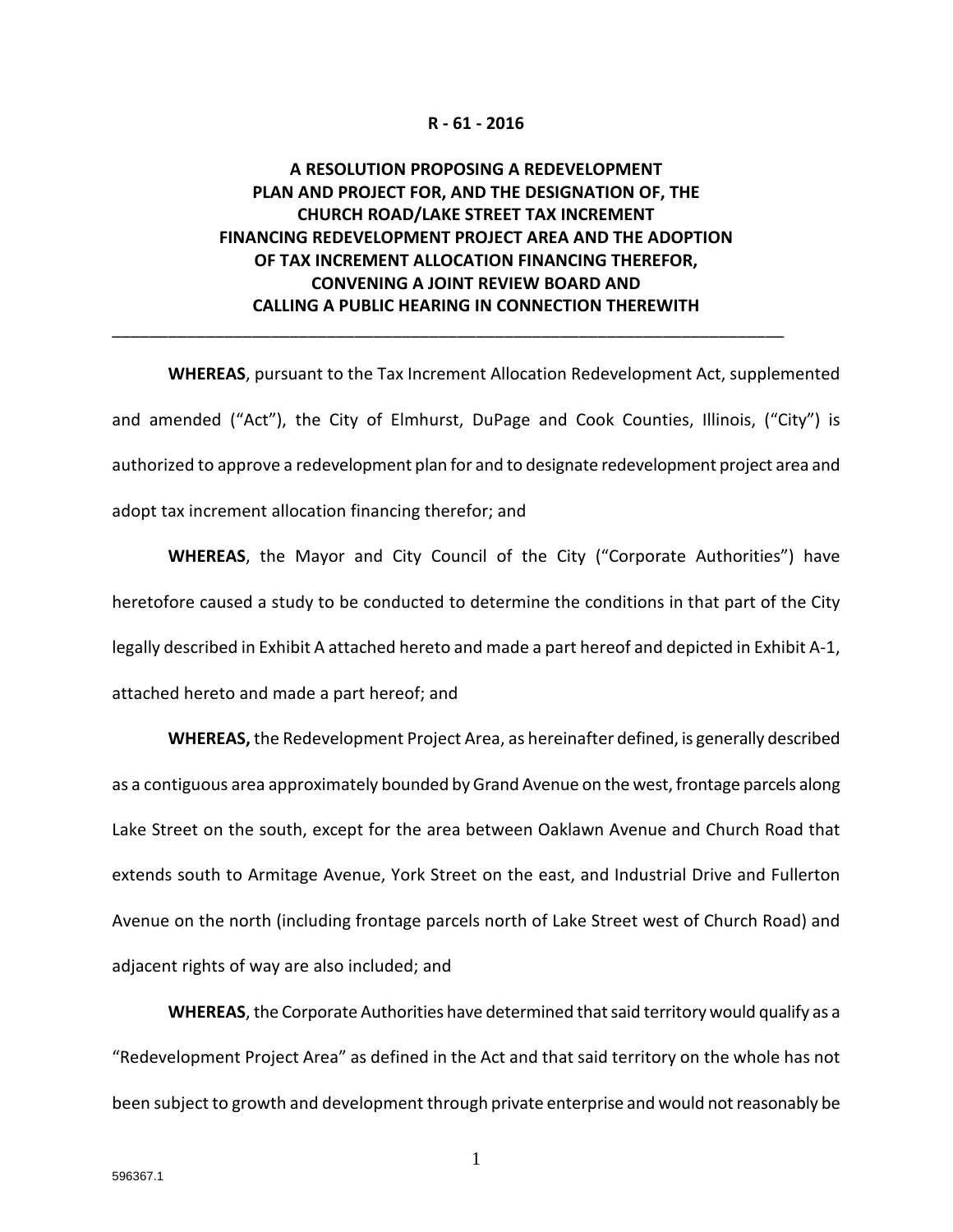anticipated to be developed without the adoption of a redevelopment plan and the use of tax increment allocation financing as provided in the Act; and

**WHEREAS**, the Corporate Authorities have heretofore and it hereby is determined that it is advisable that the City afford itself of the provisions of the Act and by ordinance approve a redevelopment plan ("Redevelopment Plan") and a redevelopment project ("Project") and designate said territory as legally described in Exhibit A as a redevelopment project area to be known as the "Church Road/Lake Street Tax Increment Financing Redevelopment Project Area" ("Redevelopment Project Area"), and also that the City by ordinance adopt tax increment allocation financing in order to pay all or a portion of the eligible redevelopment project costs for the Project in the Redevelopment Project Area, as provided in the Act; and

**WHEREAS**, the Act requires the City to conduct a public hearing prior to the adoption of ordinances approving the Redevelopment Plan and Project, designating the Redevelopment Project Area, and adopting tax increment allocation financing, at which hearing any interested person or affected taxing district may file with the City Clerk written objections to and may be heard orally with respect to the proposed approval of the Redevelopment Plan and Project, designation of the Redevelopment Project Area, and adoption of a tax increment allocation financing therefor; and

**WHEREAS**, the Act further requires that prior to holding a public hearing, the City shall convene a joint review board consisting of a representative selected by each community college district; local elementary school district and high school district or each local community unit school district; park district; library district; township; fire protection district; and county that will have the authority to directly levy taxes on the property within the proposed Redevelopment Project Area at the time that the proposed Redevelopment Project Area is approved, a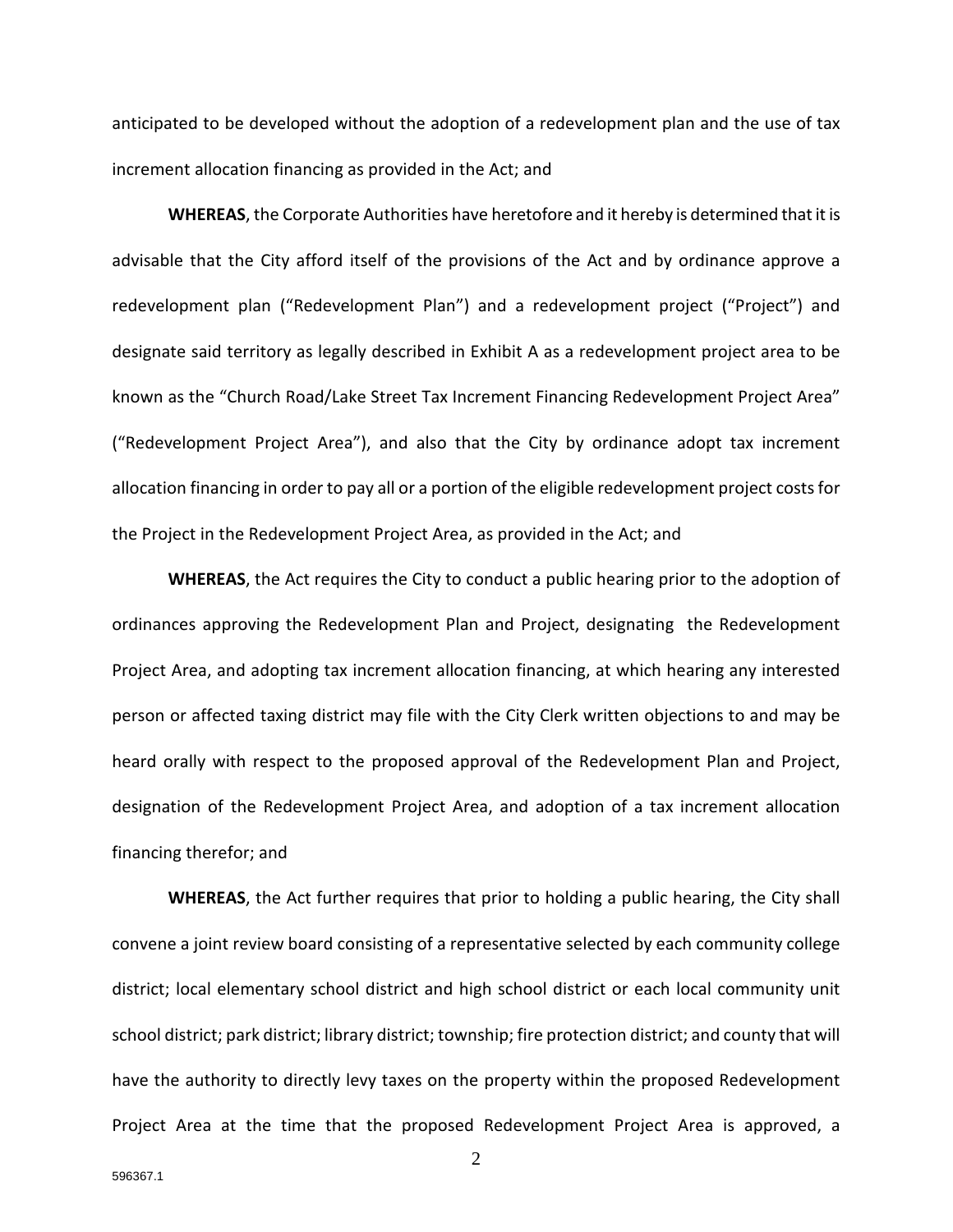representative selected by the City, and a public member selected in accordance with the Act, to consider the subject matter of the public hearing; and

**WHEREAS**, the Act further requires that the time and place of such public hearing be fixed by ordinance or resolution adopted by the Corporate Authorities; and

**WHEREAS**, the Act further requires that not less than ten (10) days prior to adopting such ordinance or resolution fixing the time and place of a public hearing, the City must make available for public inspection a redevelopment plan or a separate report that provides in reasonable detail the basis for the proposed Redevelopment Project Area's qualifying as a "redevelopment project area" under the Act; and

**WHEREAS,** the firm of Kane, McKenna & Associates, Inc., has conducted an eligibility survey of the proposed Redevelopment Project Area and has prepared its report (the "Report") that said proposed area qualifies as a "redevelopment project area" as defined in the Act, which survey and findings have been presented to the Corporate Authorities and are now on file in the official files and records of the City; and

**WHEREAS**, the Report and Redevelopment Plan has heretofore been on file and available for public inspection for at least ten (10) days prior to the adoption of this Resolution in the offices of the City Clerk as required under the Act; and

**WHEREAS**, the Act requires that notice of the public hearing be given by publication and mailing; and

**WHEREAS**, the Act requires that the City shall provide notice of the availability of the Redevelopment Plan and eligibility report, including how to obtain such information, by mail within a reasonable time after the adoption of this Resolution, to all residential addresses that, after a good faith effort, the City determines are located within 750 feet of the boundaries of the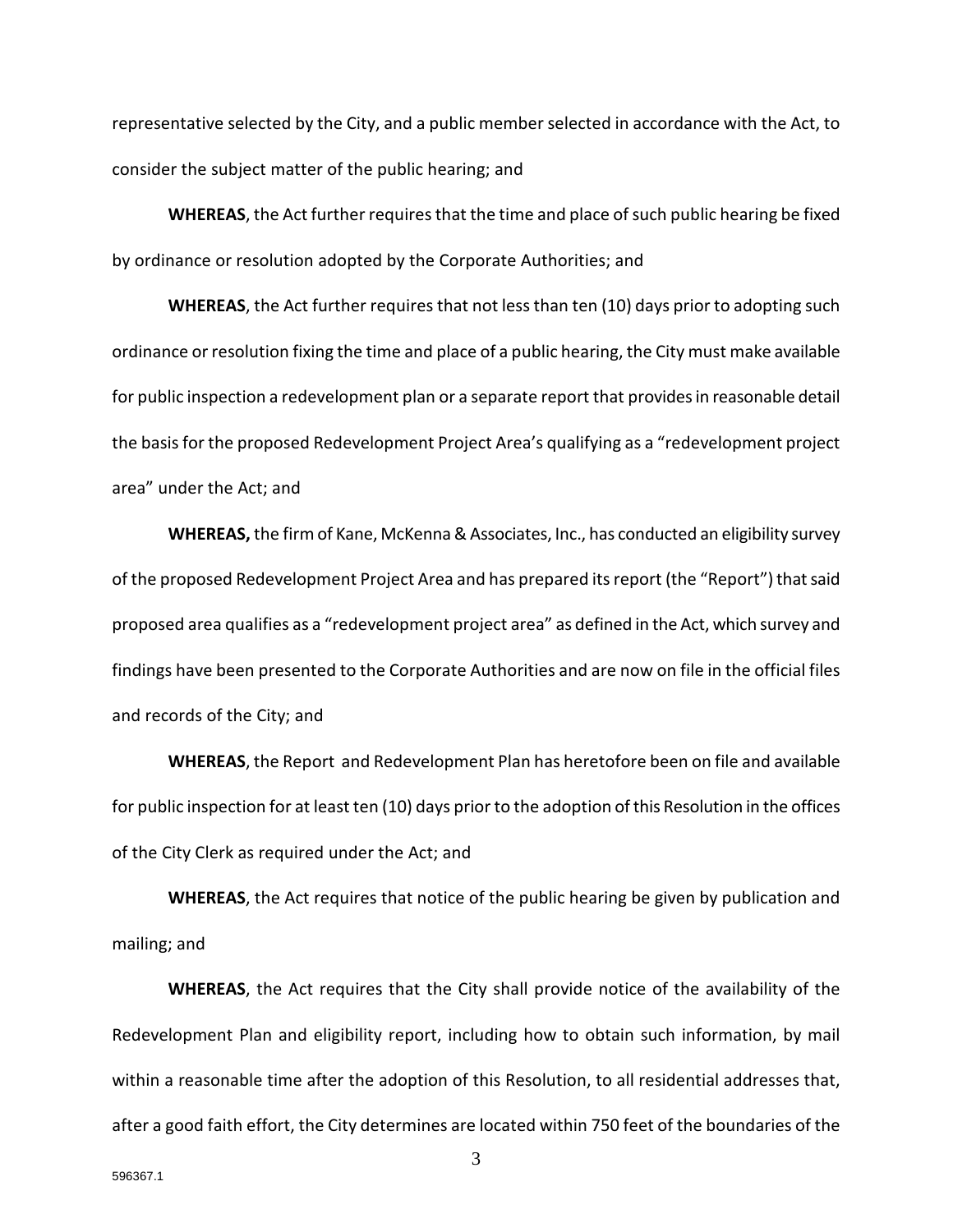proposed Redevelopment Project Area; and

**WHEREAS**, implementation of the Redevelopment Plan shall notresult in the displacement of residents from 10 or more inhabited residential units and the Redevelopment Project Area does not include 75 or more inhabited residential units.

NOW, THEREFORE, BE IT RESOLVED by the City Council of the City of Elmhurst, DuPage and Cook Counties, Illinois as follows:

**Section 1.** That the foregoing recital clauses to this Resolution are adopted as findings of the Corporate Authorities of the City of Elmhurst and are incorporated herein by specific reference.

**Section 2.** The approval of the Redevelopment Plan and Project, the designation of the Redevelopment Project Area, and the adoption of tax increment allocation financing therefore are hereby proposed.

**Section 3.** A public hearing shall be held by the Mayor and City Council of the City of Elmhurst, at 7:30 p.m. on the 15<sup>th</sup> day of August, 2016, at the Elmhurst City Hall 209 N. York Street, Elmhurst, Illinois, for the purpose of hearing from any interested persons or affected taxing districts regarding the proposed approval of the Redevelopment Plan and Project, designation of the Redevelopment Project Area, and adoption of tax increment allocation financing therefor.

**Section 4.** Notice of public hearing, substantially in the form attached hereto and made a part hereof as Exhibit B, shall be published at least twice, the publications to be not more than 30 nor less than 10 days prior to the public hearing, in a newspaper of general circulation within the taxing districts having property in the Redevelopment Project Area. In addition, notice shall be mailed by certified mail not less than 10 days prior to the date set for the public hearing, addressed to the person or persons in whose name the general taxes for the last preceding year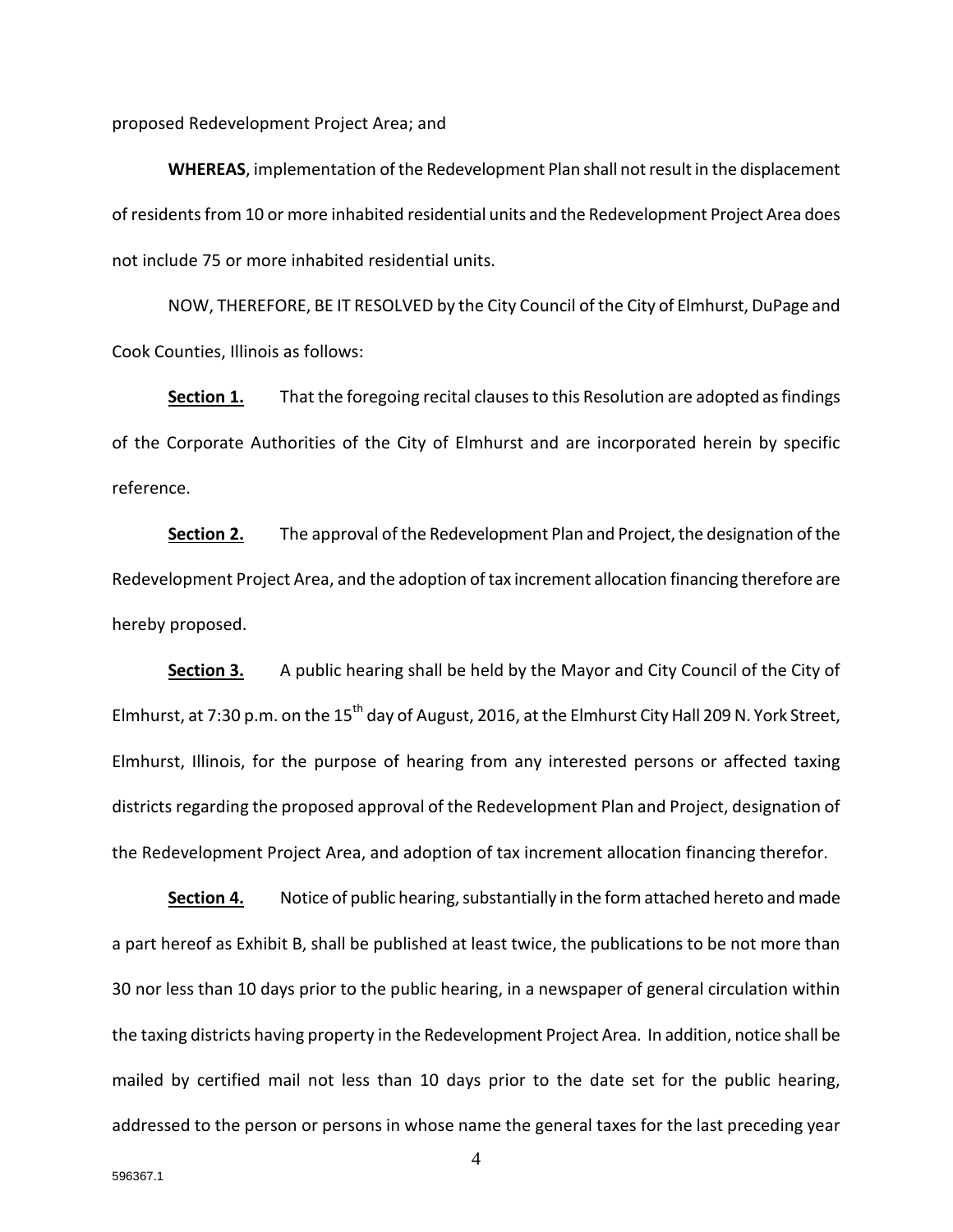were paid on each lot, block, tract, or parcel of land lying within the Redevelopment Project Area. In the event taxes for the last preceding year were not paid, the notice shall also be sent to the persons last listed on the tax rolls within the preceding three years as the owners of such property.

**Section 5.** Notice shall also be given by certified mail to all taxing districts of which taxable property is included in the Redevelopment Project Area and to the Illinois Department of Commerce and Economic Opportunity (f/k/a Illinois Department of Commerce and Community Affairs) not less than 45 days prior to the public hearing, and such notice shall also include an invitation to each taxing district and the Illinois Department of Commerce and Economic Opportunity (f/k/a Illinois Department of Commerce and Community Affairs) to submit written comments prior to the date of the public hearing to the City, to the attention of the City Clerk, 209 N. York Street, Elmhurst, Illinois, 60126, concerning the subject matter of the public hearing. Each such mailed notice shall include a copy of the proposed Redevelopment Plan.

**Section 6.** Notice of availability of the Redevelopment Plan and eligibility report, including how to obtain information, shall also be given by mail within a reasonable time after the adoption of this Resolution to all residential addresses that, after a good faith effort, the City determines are located within 750 feet of the boundaries of the Redevelopment Project Area.

Section 7. Since June 7, 2016, a draft of the Redevelopment Plan and Project and Eligibility Report has been on file in the Office of the City Clerk at the Elmhurst City Hall, 209 N. York Street, Elmhurst, Illinois, 60126, and since has been available for public inspection.

**Section 8.** A joint review board as set forth in the Act is hereby convened and the board shall meet, review such documents, and issue such report as set forth in the Act. The first meeting of said joint review board shall be held at 5:00 p.m. on the 13<sup>th</sup> day of July, 2016, at the Elmhurst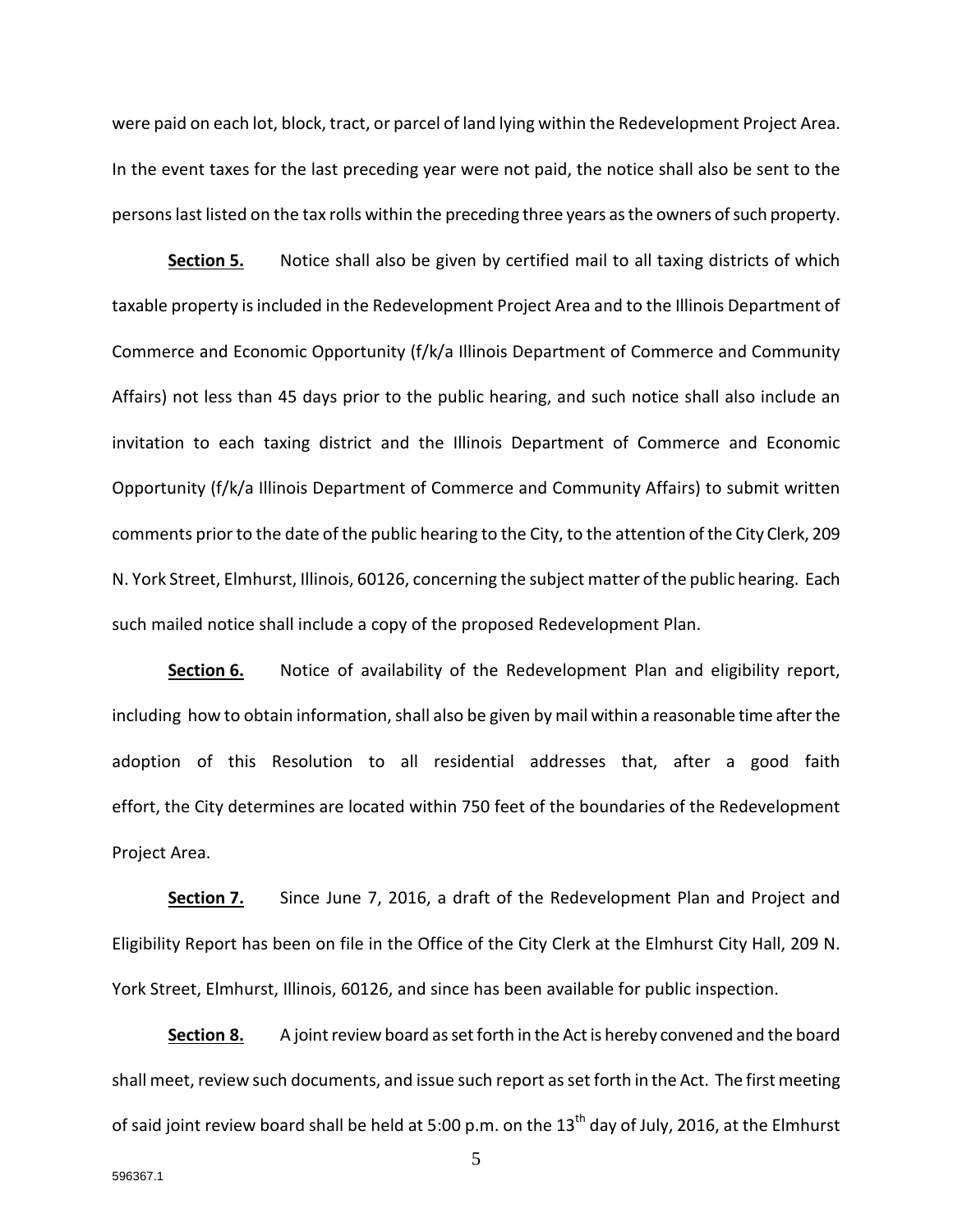City Hall, 209 N. York Street, Elmhurst, Illinois.

**Section 9.** This Resolution shall be in full force and effect upon its passage in the manner provided by law.

**ADOPTED** this 20th day of June, 2016, pursuant to a roll call vote as follows:

| AYES: |  |
|-------|--|
|       |  |

NAYS:\_\_\_\_\_\_\_\_\_\_\_\_\_\_\_\_\_\_\_\_\_\_\_\_\_\_\_\_\_\_\_\_\_\_\_\_

ABSENT:\_\_\_\_\_\_\_\_\_\_\_\_\_\_\_\_\_\_\_\_\_\_\_\_\_\_\_\_\_\_\_\_\_

ABSTENTION:\_\_\_\_\_\_\_\_\_\_\_\_\_\_\_\_\_\_\_\_\_\_\_\_\_\_\_\_

APPROVED by me the 20<sup>th</sup> day of June, 2016.

Steven M. Morley, Mayor of the City of Elmhurst, DuPage and Cook Counties, Illinois

\_\_\_\_\_\_\_\_\_\_\_\_\_\_\_\_\_\_\_\_\_\_\_\_\_\_\_\_\_\_\_\_\_\_\_\_\_\_\_\_

**ATTESTED** and filed in my office, this 20th day of June, 2016.

Patty Spencer, Clerk of the City of Elmhurst, DuPage County, Illinois

\_\_\_\_\_\_\_\_\_\_\_\_\_\_\_\_\_\_\_\_\_\_\_\_\_\_\_\_\_\_\_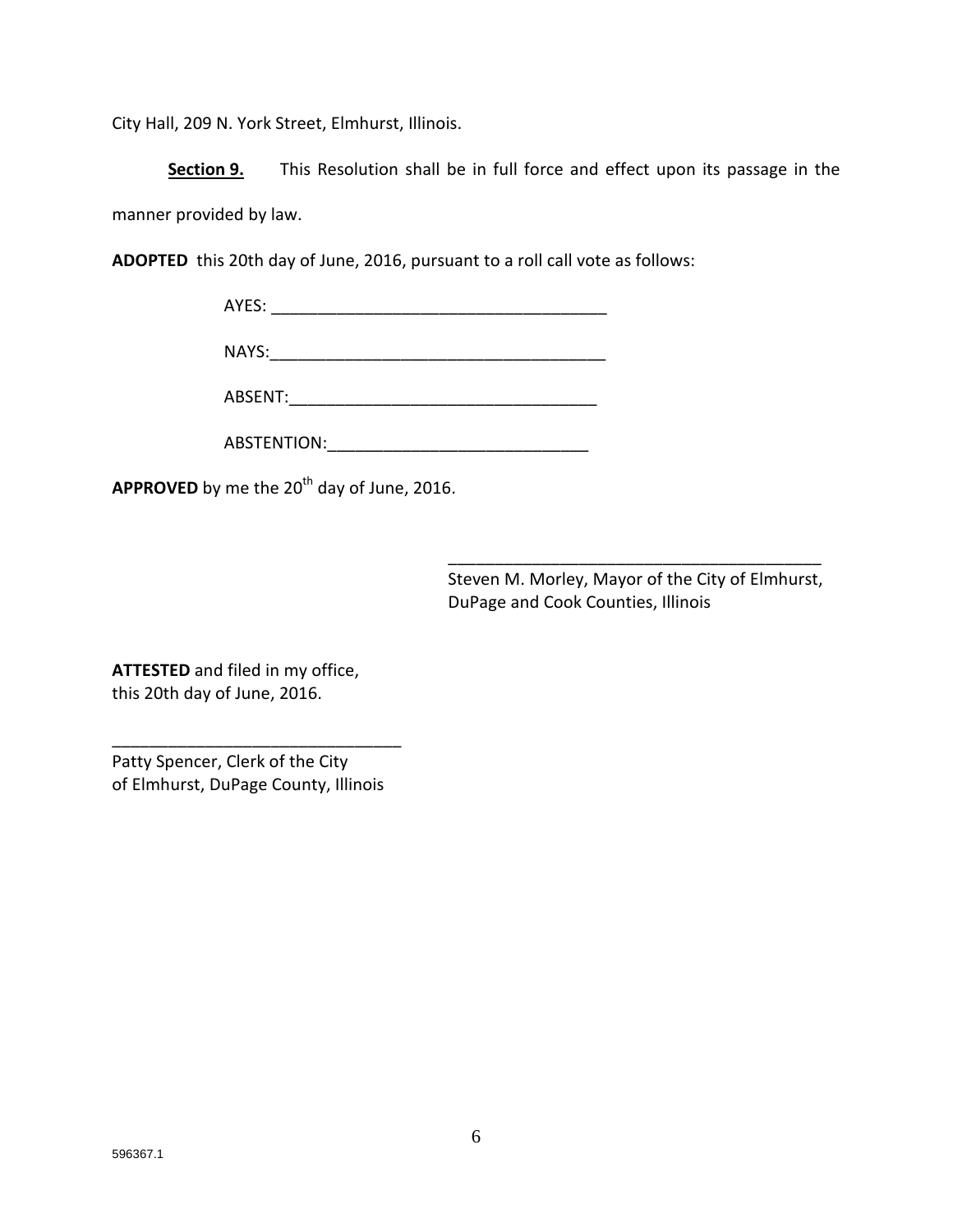### **EXHIBIT A**

#### **Proposed Church Road/Lake Street TIF District - Legal Description**

That part of Sections 26, 27, 34 and 35 of Township 40 North, Range 11, East of the Third Principal Meridian described as commencing at the Northwest corner of Lot 20 in Mourekson Industrial Center Unit-One, recorded as Document R68-6176 on February 19, 1968, said Northwest corner being on the East line of Lot 2 in Fischer's Assessment Division, recorded as Document 928140 on June 22, 1959, thence Northerly along said East line, and said East line extended, to the Southeast corner of Lot 1 in said Fischer's Assessment Division, thence Northwesterly along the South line of said Lot 1, and said South line extended, to the centerline of Illinois Route 83, thence Southerly along said centerline to the Southerly Right-of-Way line of Lake Street, thence Southeasterly along said Southerly Right-ofWay line to the Easterly Right-of-Way line of said Illinois Route 83, thence Southerly along said Easterly Rightof-Way line of said Illinois Route 83 to its intersection with the Northwesterly extension of the Southwesterly lot lines of Lots 4 and 5 in Block 3 of Elmhurst Sunny Fields, recorded as Document 440629 on August 12, 1942, thence Southeasterly along said Southwesterly line, said Southwesterly line extended, and the Southwesterly lot lines of Lots 1 through 6, inclusive, in Block 4 of said Elmhurst Sunny Fields, to the West line of Lot 26 in Block 1 of Second Addition to Elmhurst Gardens, recorded as Document 188545 on February 14, 1925, thence Northerly along said West line to the Northwest corner of said Lot 26, thence Southeasterly, thence Easterly along the Northerly lines of Lots 22 through 26, inclusive, in said Block 1 to the Northeast corner of said Lot 22, thence Southerly along the East line, and East line extended, of said Lot 22 to the Southerly Right-of-way line of Babcock Avenue, thence Easterly along said Southerly Right-of-way line to the Northeast corner of Lot 1in Block 2 of said Second Addition to Elmhurst Gardens, said Northeast corner being on the Westerly Right-ofway line of West Avenue, thence Southerly along said Westerly Right-of-way line to its intersection with Westerly extension of the South line of Lot 8 in Block 4 of Lake View Manor, recorded as Document 195193 on June 24, 1925, thence Easterly along said South line, and said South line extended, to the Southeast corner of Lot 1 in said Block 4, said Southeast corner being on the Westerly Right-of-way line of Oaklawn Avenue, thence Southerly along said Westerly Right-of-way line, and said Westerly Right-of-way line extended, to its intersection with the Westerly extension of the North line of Lot 1 in Carey's Oaklawn Resubdivision, recorded as Document R2002-122566 on May 7, 2002, thence Easterly along said North line, and North line extended, to the West line of Lot 13 in West Lakes Farms, recorded as Document 155001 on April 8, 1922, thence Southerly along said West line to the North line of Lot 6 in Zakos' Mac Cormac College Subdivision, recorded as Document R2001-027887 on February 20, 2001, thence Westerly along said North line to the East line of Lot 1 in said Zakos' Mac Cormac College Subdivision, thence Southerly along said East line to the Southeast corner of said Lot 1, thence Westerly along the South line of said Lot 1, and said line extended Westerly, to the Westerly Right-of-way line of West Avenue, thence Southerly along said Westerly Right-of-way line to its intersection with the Westerly extension of the North line of Block K in Elmhurst Estates, recorded as Document 171281 on November 6, 1923, thence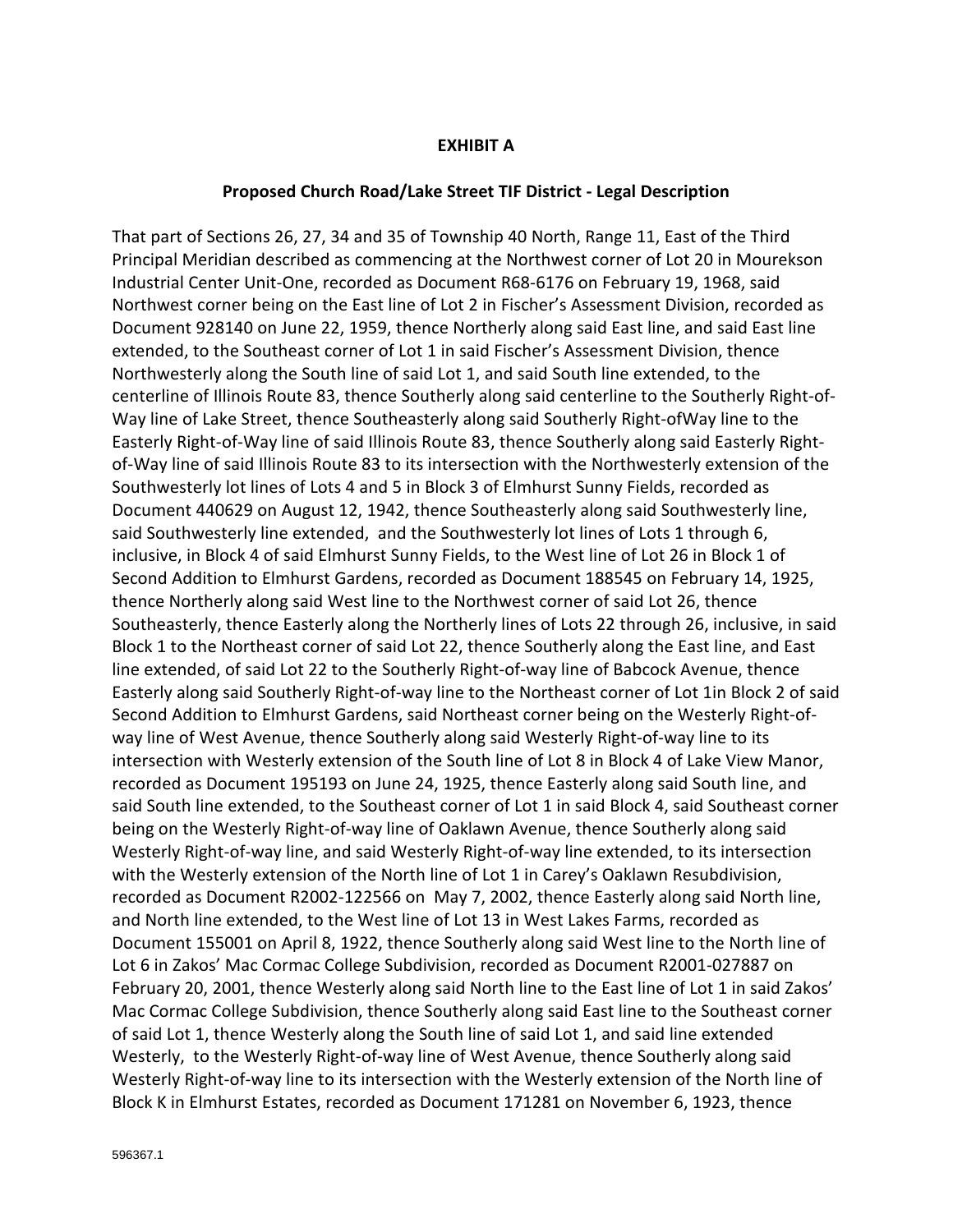Easterly along said North line, and North line extended, to the Westerly Right-of-way line of Oaklawn Avenue, said Westerly Right-of-way line being the East line of Blocks K and L in said Elmhurst Estates, thence Southerly along said Westerly Right-of-way line to the Northeast corner of Lot 67 in Emery Manor Park Unit No. 4, recorded as Document 701525 on November 20, 1953, said Northeast corner being on the Southerly Right-of-way line of Armitage Avenue, thence Easterly along said Southerly Right-of-way line to its intersection with the Southerly extension of the centerline of that part of Highview Avenue vacated by Ordinance O-26-78, recorded as Document R78-118604 on December 12, 1978, thence Northerly along said centerline, and centerline extended, to its intersection with the Westerly extension of the North line of Lot 19 in Block N of said Elmhurst Estates, thence Easterly along said North line, and North line extended, to the East line of said Lot 19, thence Southerly along said East line, and East line extended, to the Southerly Right-of-way line of said Armitage Avenue, thence Easterly along said Southerly Right-of-way line to its intersection with the Southerly extension of the centerline of that part of Highland Avenue vacated by said Ordinance O-26-78, thence Northerly along said centerline, and centerline extended, to its intersection with the Westerly extension of the North line of lot 20 in Block P of said Elmhurst Estates, thence Easterly along said North line, and North line extended, to the East line of said Lot 20, thence Southerly along said East line, and East line extended, to the Southerly Right-of-way line of said Armitage Avenue, thence Easterly along said Southerly Right-of-way line to the Northwest corner of Lot 1 in Emery Manor Park Unit No. 1, recorded as Document 663133 on September 24, 1952, said Northwest corner being on the Easterly Right-of-way line of Walnut Street, thence Northerly along said Easterly Right-of-way line to its intersection with the Easterly extension of the South line of Lot 16 in City of Elmhurst Walnut St. Resubdivision, recorded as Document R79-25351 on March 30, 1979, thence Westerly along said South line, and South line extended, to the Westerly line of said City of Elmhurst Walnut St. Resubdivision, thence Northerly along said Westerly line to the South line of Lot 17B in said City of Elmhurst Walnut St. Resubdivision, thence Easterly along said South line to the East line of said Lot 17B, thence Northerly along said East line, and East line extended, to the North line of Lot 17A in said City of Elmhurst Walnut St. Resubdivision, thence Westerly along said North line to the West line of said City of Elmhurst Walnut St. Resubdivision, thence Northerly along said West line to the North line of Lot 1 in said City of Elmhurst Walnut St. Resubdivision, said North lot line being the Southerly Right-of-way line of Crockett Avenue, thence Easterly along said Southerly Right-of-way line to the Northeast corner of Lot 31 in Block B in said Elmhurst Estates, thence Southeasterly along the Northeasterly line of Lots 17 through 31, inclusive, in said Block B in Elmhurst Estates, Lots 1 through 5, inclusive, in Hancock's Resubdivision, recorded as Document R77-50694 on June 27, 1977, and Lots 19 through 37, inclusive, in Block A of said Elmhurst Estates, to the Northeast corner of said Lot 19 in Block A, thence Southerly along the East line of said Lot 19 to its intersection with the South line, extended Westerly, of Lot 3 in Pollard's Subdivision, recorded as Document R76-36669 on June 10, 1976, thence Easterly along said South line of said Lot 3 to the Southeasterly corner of said Lot 3, said Southeasterly corner being the Southwesterly corner of Lot 1 in Sather's Subdivision, recorded as Document R66-12334 on April 11, 1966, thence Southeasterly along the Southerly line of said Lot 1 to the Southeasterly corner thereof, thence Southwesterly along the Easterly line of Stone Gate Terrace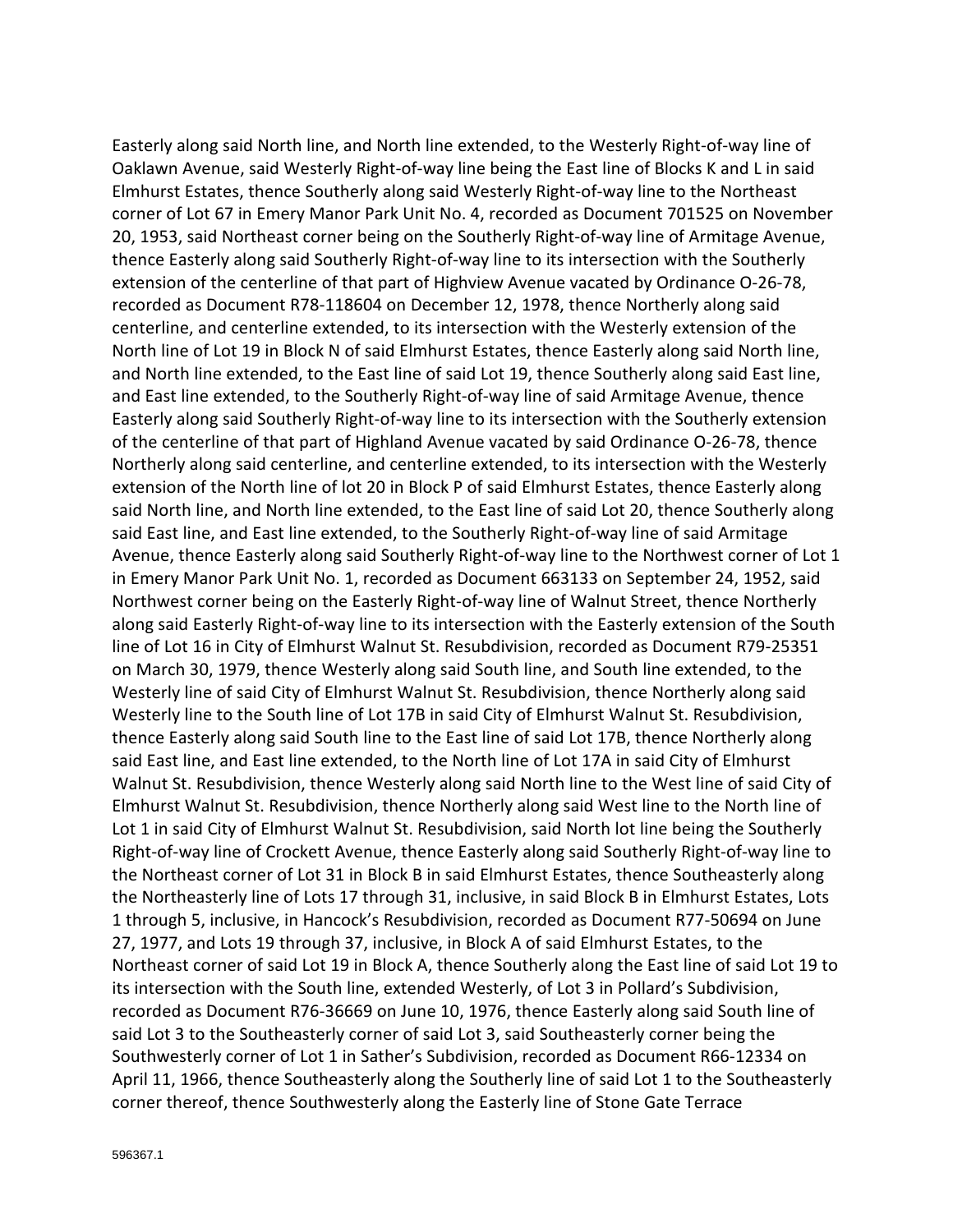Condominium, recorded as Document R72-50409 on August 23, 1972, and said Easterly line extended South, to the Southerly Right-of-way line of Armitage Avenue, thence Easterly along said Southerly Right-of-way line to the Northerly line of Monti Builder's Assessment Plat, recorded as Document R83-55637 on August 15, 1983, thence Southeasterly along said Northerly line to the Northeast corner of said Monti Builder's Assessment Plat, thence Northerly along the Northerly extension of the East line of said Monti Builder's Assessment Plat to the Northerly Right-of-way line of Lake Street, thence Southeasterly along said Northerly Right-of-way line to the Westerly Right-of-way line of York Street, thence Northerly along said Westerly Right-of-way line to the Southerly line of Lot 5 in Elmhurst Industrial Park Unit No. 1, recorded as Document R65-2240 on January 22, 1965, thence Westerly along the Southerly line of Lots 5 through 7, inclusive, in said Elmhurst Industrial Park Unit No.1 to the Westerly line of said Lot 7, thence Northerly along said Westerly line of said Lot 7, and Westerly lot line extended to the Northerly Right-of-way line of Industrial Drive, thence Easterly along said Northerly Right-of-way line to the East line of Lot 31 in said Elmhurst Industrial Park Unit No. 1, thence Northerly along the East line of Lots 31 and 27 in said Elmhurst Industrial Park Unit No. 1, to the North line of said Lot 27, thence Westerly along said North line of said Lot 27, and North line extended, to its intersection with the East line of Lot 43 in said Elmhurst Industrial Park Unit No. 1, said East line being the Westerly Right-of-way line of Larch Avenue, thence Southerly along said Westerly Right-of-way line to the Northerly line of Lot 32 in said Elmhurst Industrial Park Unit No. 1, thence Westerly along said North line, and North line extended, to the Northeasterly line of Lot 11 in said Elmhurst Industrial Park Unit No. 1, thence Southeasterly along said Northeasterly line to the Southeast corner of said Lot 11, thence Southwesterly along the Southeasterly line of said Lot 11 to the Southwest corner of said Lot 11, said Southwest corner being on the Northerly Right-of-way line of Interstate Highway 290, thence generally Northwesterly along said Northerly Right-of-way line to its intersection with the North line, extended Easterly, of Davison's Assessment Plat, recorded as Document 694525 on September 9, 1953, thence Westerly along said North line, and North line extended, to the North line of Lot 1 in Subdivision of Lot 1 of West Lake Farms, recorded as Document 161541 on December 20, 1922, thence continuing Westerly along said North line, the North line of Lot 2 in said West Lakes Farms, and said North line extended, to the Westerly line of Church Road, thence Southwesterly along said Westerly Right-of-way line to the Northerly line of Lot 4 in said Mourekson Industrial Center Unit-One, thence Westerly along said Northerly line its intersection with the Westerly line of said Lot 4, thence Southerly along said Westerly line of said Lot 4, and said lot line extended Southerly, to the Northeasterly corner of Lot 1 in said Mourekson Industrial Center Unit-One , thence Northwesterly along the Northerly line of said Lot 1 to the Northwest corner of said Lot 1, thence Northwesterly to the Northeast corner of said Lot 20 in said Mourekson Industrial Center Unit-One, thence Northwesterly along the Northerly line of said Lot 20 to the point of beginning, including all Rights-of-way herein contained, excepting from the aforesaid that part of Sections 26 and 35 of Township 40 North, Range 11, East of the Third Principal Meridian described as commencing at the Northwest corner of Lot 2 in City of Elmhurst T.I.F. Subdivision "A", recorded as Document R96-16459 on January 31, 1996, thence Easterly along the North line of said Lot 2, the North line of Lot 1 in Hawthorne Avenue and Thomas Street Subdivision, recorded as Document R96-186756 on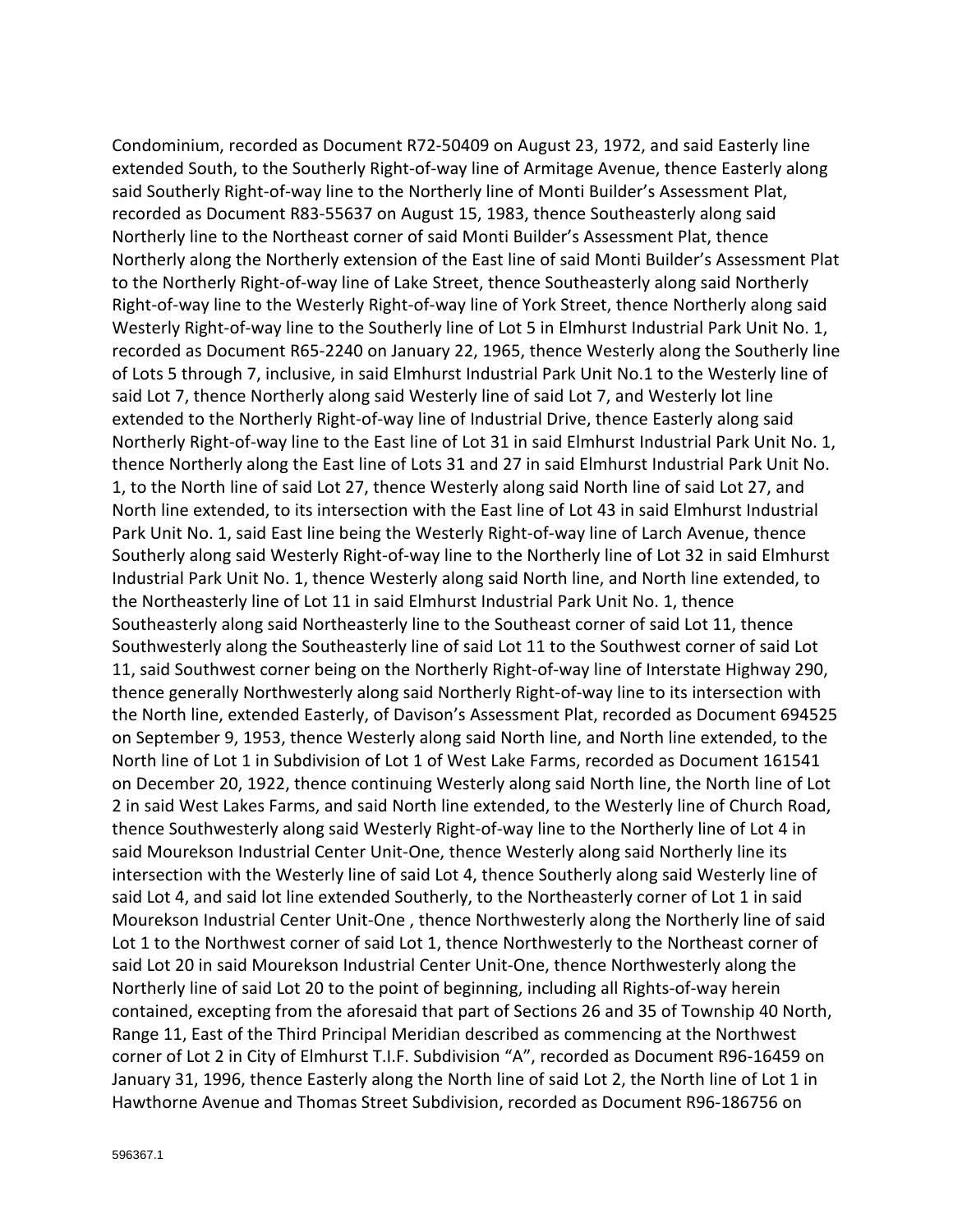November 15, 1996, and the North line of Lot 3 in said West Lake Farms, to the West line of Lot 1 in Sakash's Consolidation Plat, recorded as Document R99-22074 on January 27, 1999, thence Northerly, thence Easterly along the lot line of said Lot 1, thence Easterly along said North line extended, to the centerline of that part of Walnut Street vacated by Ordinance O-66-2012, recorded as Document R2012-177403 on December 13, 2012, thence Southerly along said centerline to the Northerly Right-of-way line of Fullerton Avenue, thence Westerly along said Northerly Right-of-way line, extended, to the Easterly lot line of said Lot 1 in Sakash's Consolidation Plat, said Easterly line being the Westerly Right-of-way line of Walnut Street, thence generally Southerly along said Westerly Right-of-way line to the Southeast corner of Lot 1 in Blanche's Resubdivision, recorded as Document R98-29661 on February 18, 1998, thence generally Westerly along the South line of said Blanche's Resubdivision to the Southwest corner of Lot 2 in said Blanche's Resubdivision, thence Northerly 332.48 feet to the South line of the North 300 feet of Lot 11, as measured on the East line thereof, in said West Lake Farms, thence Westerly 20 feet, thence Northerly along the West line of said East 20 feet, to the Southerly Right-of-way line of Lake Street, thence Southeasterly along said Southerly Right-ofway line to its intersection with the Southerly extension of a line described as 16.74 feet normally West and parallel with the East line of vacated Hawthorne Avenue, said vacation by Ordinance O-01-97, recorded as Document R97-068305 on May 14, 1997, thence Northerly along said parallel line, and said line extended, to its intersection with the Northerly Right-ofway line of Fischer Farm Road, said Northerly Right-of-way line being the South lot line of said Lot 1 in said Hawthorne Avenue and Thomas Street Subdivision, thence generally Northwesterly, thence Northeasterly along said lot line to the Southeast corner of said Lot 2 of said City of Elmhurst T.I.F. Subdivision "A", thence Northwesterly, thence Northeasterly along said Lot 2 to the point of beginning of the exception, including all rights-of-way herein contained, all in DuPage County, Illinois.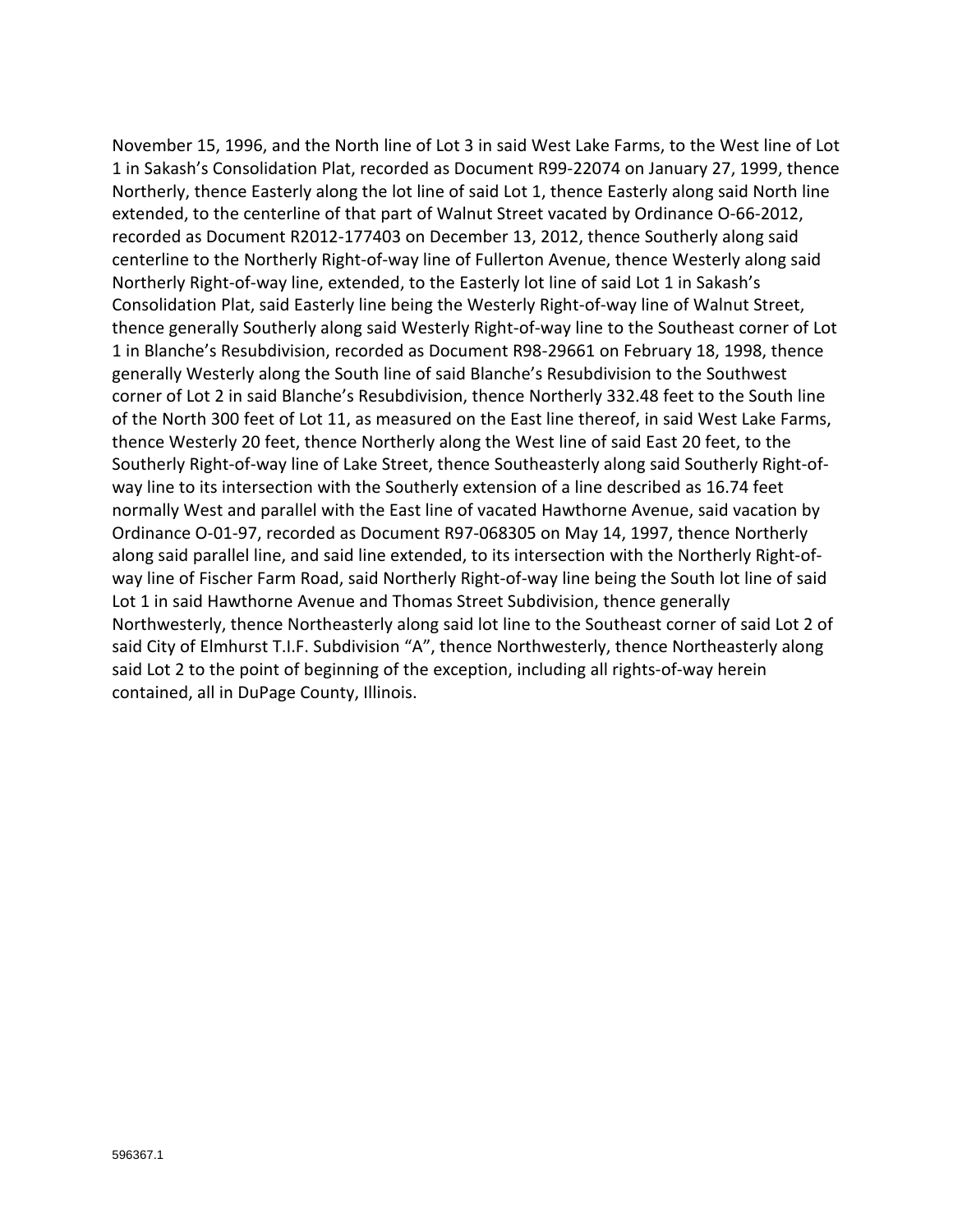## **EXHIBIT A-1**

## **Church Road/Lake Street TIF District - Map**

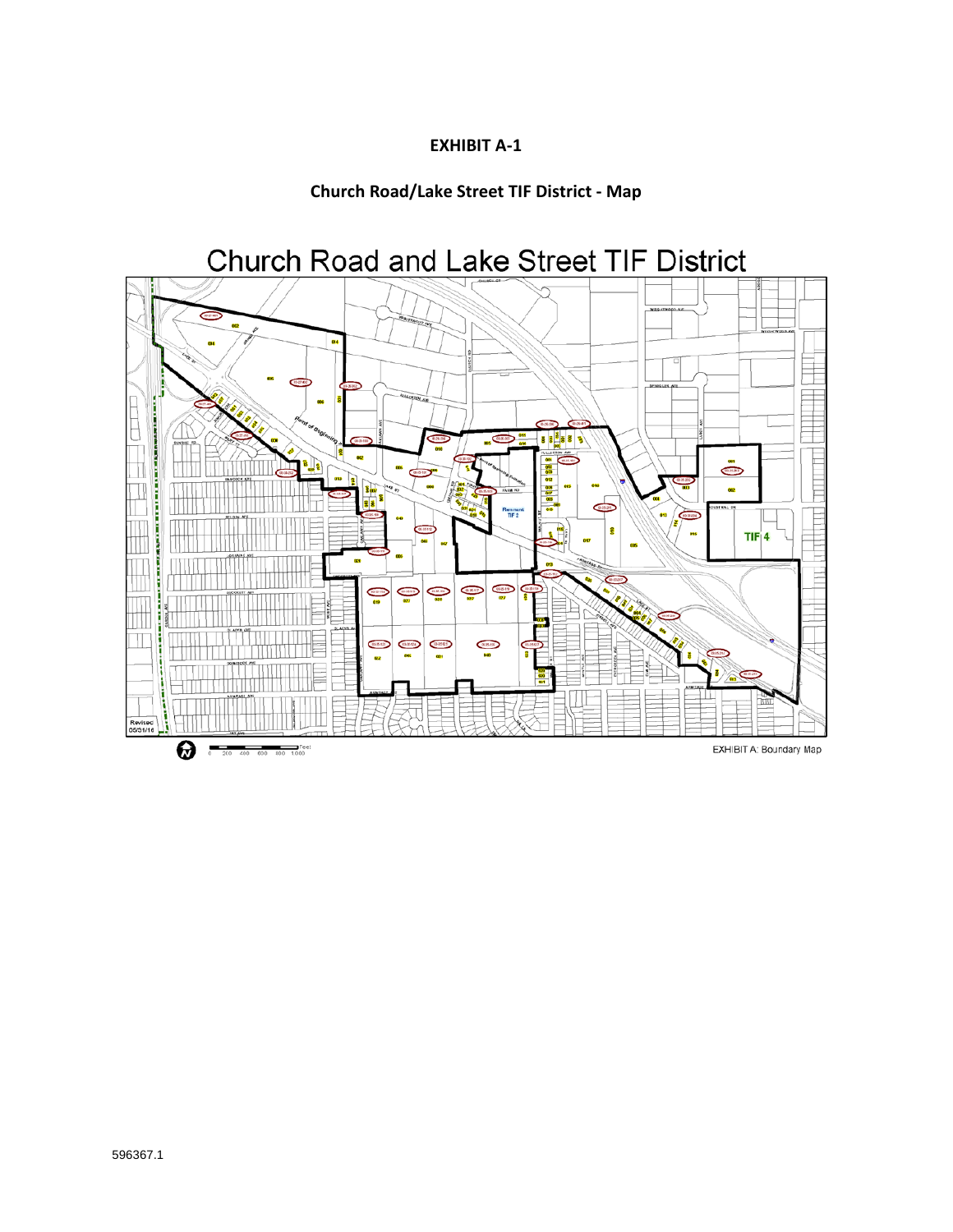### **EXHIBIT B**

#### **Notice of Public Hearing**

### CITY OF ELMHURST, DUPAGE AND COOK COUNTIES, ILLINOIS CHURCH ROAD/LAKE STREET TAX INCREMENT FINANCING REDEVELOPMENT PROJECT AREA

Notice is hereby given that on August 15, 2016 at 7:30 p.m. at the Elmhurst City Hall, 209 N. York Street, Elmhurst, Illinois, a public hearing will be held to consider the approval of a redevelopment plan ("Redevelopment Plan") and project ("Project") for the designation of a redevelopment project area ("Redevelopment Project Area") to be known as the "Church Road/Lake Street Tax Increment Financing Redevelopment Project Area" and the adoption of tax increment allocation financing therefor. The Redevelopment Project Area consists of the territory legally described in Exhibit 1, attached hereto and made a part hereof.

The Redevelopment Project Area, as hereinafter defined, is generally described as a contiguous area approximately bounded by Grand Avenue on the west, frontage parcels along Lake Street on the south, except for the area between Oaklawn Avenue and Church Road that extends south to Armitage Avenue, York Street on the east, and Industrial Drive and Fullerton Avenue on the north (including frontage parcels north of Lake Street west of Church Road) and adjacent rights of way are also included.

There will be considered at the public hearing the Redevelopment Plan and Project for the Redevelopment Project Area. The Redevelopment Plan as proposed is on file and available for public inspection at the office of the City Clerk, 209 N. York Street, Elmhurst, Illinois. The proposed Redevelopment Plan and Project includes the acquisition and conveyance of land in the Redevelopment Project Area, demolition, clearance and related site preparation activities, the construction, acquisition and installation of certain public works and improvements, if any, including, but not limited to, streets, storm sewers, water mains, sanitary sewers, traffic signalization, curbs, gutters, landscaping and parking facilities and related costs and expenses, all as provided in the Tax Increment Allocation Redevelopment Act, as supplemented and amended.

Prior to the date of the public hearing, each taxing district having property in the Redevelopment Project Area and the Illinois Department of Commerce and Economic Opportunity (f/k/a Illinois Department of Commerce and Community Affairs) may submit written comments to the City, to the attention of the City Clerk, 209 N. York Street, Elmhurst, Illinois, 60126.

There is hereby convened a joint review board to consider the proposed approval of the Redevelopment Plan and Project designation of the Redevelopment Project Area and adoption of tax increment allocation financing therefor. The joint review board shall consist of a representative selected by each community college district; local elementary school district and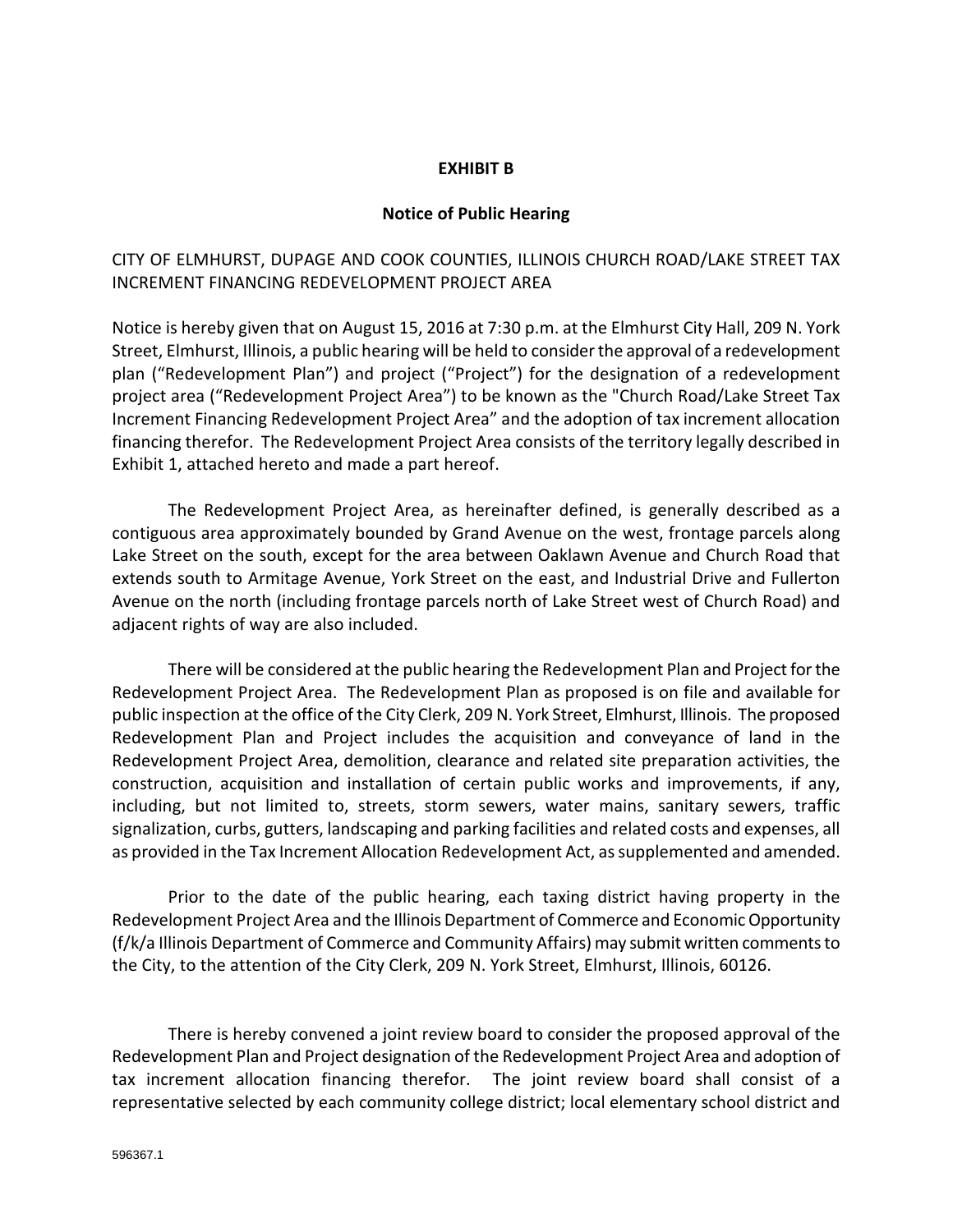high school district or each local community unit school district; park district; library district; township; fire protection district; and county that has authority to directly levy taxes on the property within the Redevelopment Project Area; a representative selected by the City; and a public member selected in accordance with the Act. The first meeting of said joint review board shall be held at 5:00 p.m. on the  $13<sup>th</sup>$  day of July, 2016, at the Elmhurst City Hall, 209 N. York Street, Elmhurst, Illinois, 60126.

At the public hearing, all interested persons or affected taxing districts may file written objections with the City Clerk and may be heard orally with respect to any issues regarding the approval of the Redevelopment Plan and Project, the designation of the Redevelopment Project Area, and the adoption of tax increment allocation financing therefor. The hearing may be continued by the City Council without further notice other than a motion to be entered upon the minutes of the hearing fixing the time and place of the continued hearing.

> /s/ Patty Spencer City Clerk City of Elmhurst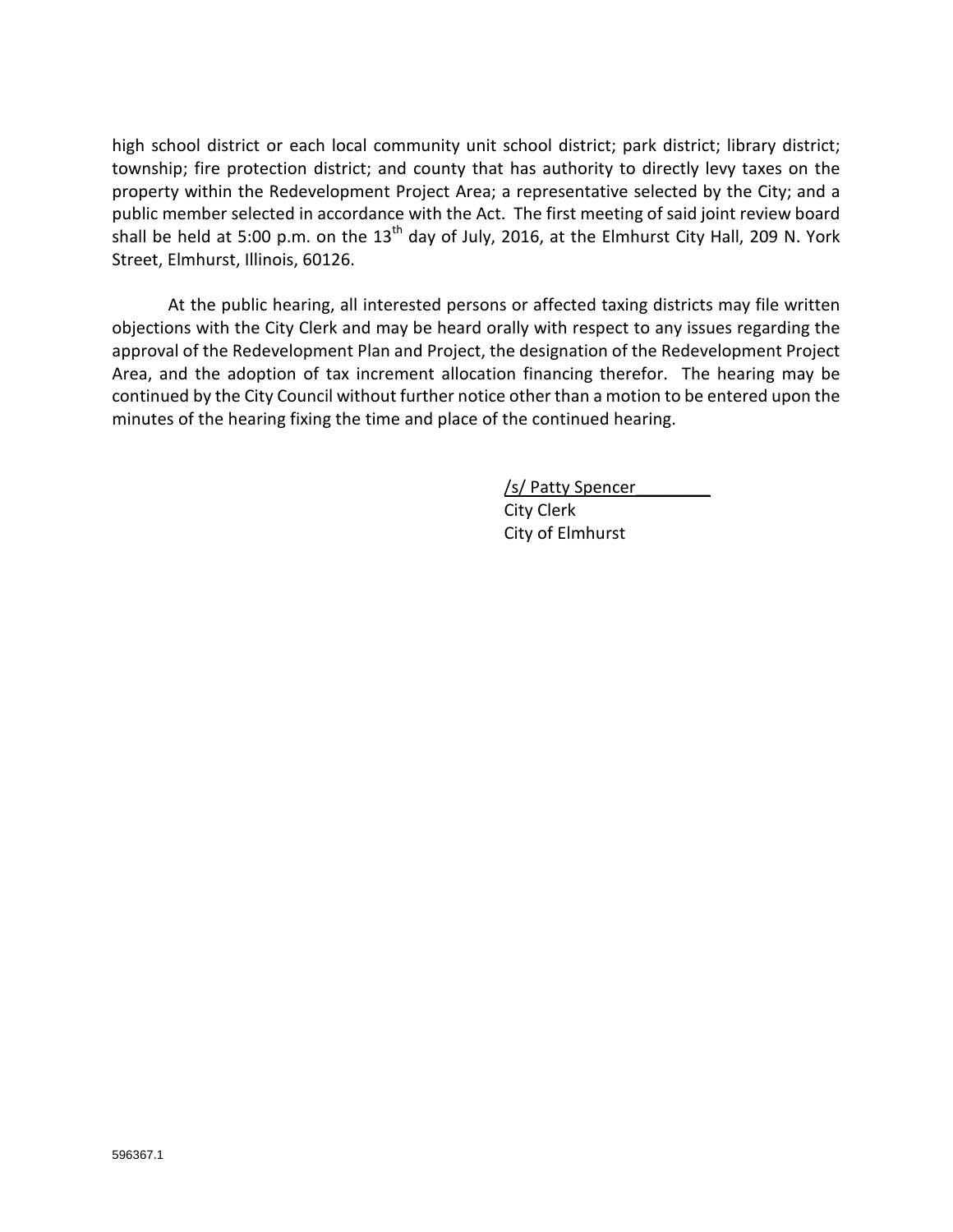## **EXHIBIT "1" (to EXHIBIT "B")**

### **LEGAL DESCRIPTION FOR THE CHURCH ROAD/LAKE STREET REDEVELOPMENT PROJECT AREA:**

That part of Sections 26, 27, 34 and 35 of Township 40 North, Range 11, East of the Third Principal Meridian described as commencing at the Northwest corner of Lot 20 in Mourekson Industrial Center Unit-One, recorded as Document R68-6176 on February 19, 1968, said Northwest corner being on the East line of Lot 2 in Fischer's Assessment Division, recorded as Document 928140 on June 22, 1959, thence Northerly along said East line, and said East line extended, to the Southeast corner of Lot 1 in said Fischer's Assessment Division, thence Northwesterly along the South line of said Lot 1, and said South line extended, to the centerline of Illinois Route 83, thence Southerly along said centerline to the Southerly Right-of-Way line of Lake Street, thence Southeasterly along said Southerly Right-ofWay line to the Easterly Right-of-Way line of said Illinois Route 83, thence Southerly along said Easterly Rightof-Way line of said Illinois Route 83 to its intersection with the Northwesterly extension of the Southwesterly lot lines of Lots 4 and 5 in Block 3 of Elmhurst Sunny Fields, recorded as Document 440629 on August 12, 1942, thence Southeasterly along said Southwesterly line, said Southwesterly line extended, and the Southwesterly lot lines of Lots 1 through 6, inclusive, in Block 4 of said Elmhurst Sunny Fields, to the West line of Lot 26 in Block 1 of Second Addition to Elmhurst Gardens, recorded as Document 188545 on February 14, 1925, thence Northerly along said West line to the Northwest corner of said Lot 26, thence Southeasterly, thence Easterly along the Northerly lines of Lots 22 through 26, inclusive, in said Block 1 to the Northeast corner of said Lot 22, thence Southerly along the East line, and East line extended, of said Lot 22 to the Southerly Right-of-way line of Babcock Avenue, thence Easterly along said Southerly Right-of-way line to the Northeast corner of Lot 1in Block 2 of said Second Addition to Elmhurst Gardens, said Northeast corner being on the Westerly Right-ofway line of West Avenue, thence Southerly along said Westerly Right-of-way line to its intersection with Westerly extension of the South line of Lot 8 in Block 4 of Lake View Manor, recorded as Document 195193 on June 24, 1925, thence Easterly along said South line, and said South line extended, to the Southeast corner of Lot 1 in said Block 4, said Southeast corner being on the Westerly Right-of-way line of Oaklawn Avenue, thence Southerly along said Westerly Right-of-way line, and said Westerly Right-of-way line extended, to its intersection with the Westerly extension of the North line of Lot 1 in Carey's Oaklawn Resubdivision, recorded as Document R2002-122566 on May 7, 2002, thence Easterly along said North line, and North line extended, to the West line of Lot 13 in West Lakes Farms, recorded as Document 155001 on April 8, 1922, thence Southerly along said West line to the North line of Lot 6 in Zakos' Mac Cormac College Subdivision, recorded as Document R2001-027887 on February 20, 2001, thence Westerly along said North line to the East line of Lot 1 in said Zakos' Mac Cormac College Subdivision, thence Southerly along said East line to the Southeast corner of said Lot 1, thence Westerly along the South line of said Lot 1, and said line extended Westerly, to the Westerly Right-of-way line of West Avenue, thence Southerly along said Westerly Right-of-way line to its intersection with the Westerly extension of the North line of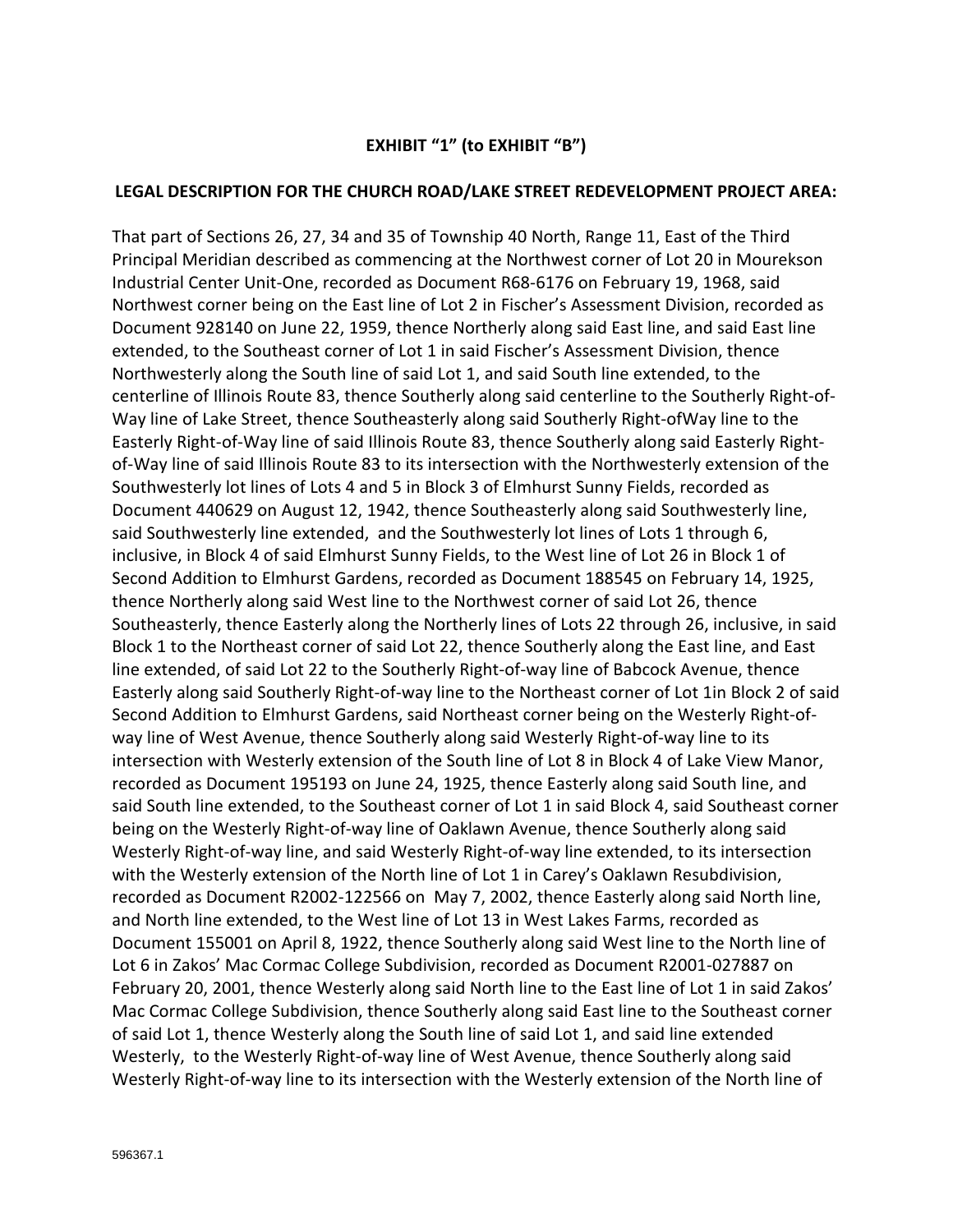Block K in Elmhurst Estates, recorded as Document 171281 on November 6, 1923, thence Easterly along said North line, and North line extended, to the Westerly Right-of-way line of Oaklawn Avenue, said Westerly Right-of-way line being the East line of Blocks K and L in said Elmhurst Estates, thence Southerly along said Westerly Right-of-way line to the Northeast corner of Lot 67 in Emery Manor Park Unit No. 4, recorded as Document 701525 on November 20, 1953, said Northeast corner being on the Southerly Right-of-way line of Armitage Avenue, thence Easterly along said Southerly Right-of-way line to its intersection with the Southerly extension of the centerline of that part of Highview Avenue vacated by Ordinance O-26-78, recorded as Document R78-118604 on December 12, 1978, thence Northerly along said centerline, and centerline extended, to its intersection with the Westerly extension of the North line of Lot 19 in Block N of said Elmhurst Estates, thence Easterly along said North line, and North line extended, to the East line of said Lot 19, thence Southerly along said East line, and East line extended, to the Southerly Right-of-way line of said Armitage Avenue, thence Easterly along said Southerly Right-of-way line to its intersection with the Southerly extension of the centerline of that part of Highland Avenue vacated by said Ordinance O-26-78, thence Northerly along said centerline, and centerline extended, to its intersection with the Westerly extension of the North line of lot 20 in Block P of said Elmhurst Estates, thence Easterly along said North line, and North line extended, to the East line of said Lot 20, thence Southerly along said East line, and East line extended, to the Southerly Right-of-way line of said Armitage Avenue, thence Easterly along said Southerly Right-of-way line to the Northwest corner of Lot 1 in Emery Manor Park Unit No. 1, recorded as Document 663133 on September 24, 1952, said Northwest corner being on the Easterly Right-of-way line of Walnut Street, thence Northerly along said Easterly Right-of-way line to its intersection with the Easterly extension of the South line of Lot 16 in City of Elmhurst Walnut St. Resubdivision, recorded as Document R79-25351 on March 30, 1979, thence Westerly along said South line, and South line extended, to the Westerly line of said City of Elmhurst Walnut St. Resubdivision, thence Northerly along said Westerly line to the South line of Lot 17B in said City of Elmhurst Walnut St. Resubdivision, thence Easterly along said South line to the East line of said Lot 17B, thence Northerly along said East line, and East line extended, to the North line of Lot 17A in said City of Elmhurst Walnut St. Resubdivision, thence Westerly along said North line to the West line of said City of Elmhurst Walnut St. Resubdivision, thence Northerly along said West line to the North line of Lot 1 in said City of Elmhurst Walnut St. Resubdivision, said North lot line being the Southerly Right-of-way line of Crockett Avenue, thence Easterly along said Southerly Right-of-way line to the Northeast corner of Lot 31 in Block B in said Elmhurst Estates, thence Southeasterly along the Northeasterly line of Lots 17 through 31, inclusive, in said Block B in Elmhurst Estates, Lots 1 through 5, inclusive, in Hancock's Resubdivision, recorded as Document R77-50694 on June 27, 1977, and Lots 19 through 37, inclusive, in Block A of said Elmhurst Estates, to the Northeast corner of said Lot 19 in Block A, thence Southerly along the East line of said Lot 19 to its intersection with the South line, extended Westerly, of Lot 3 in Pollard's Subdivision, recorded as Document R76-36669 on June 10, 1976, thence Easterly along said South line of said Lot 3 to the Southeasterly corner of said Lot 3, said Southeasterly corner being the Southwesterly corner of Lot 1 in Sather's Subdivision, recorded as Document R66-12334 on April 11, 1966, thence Southeasterly along the Southerly line of said Lot 1 to the Southeasterly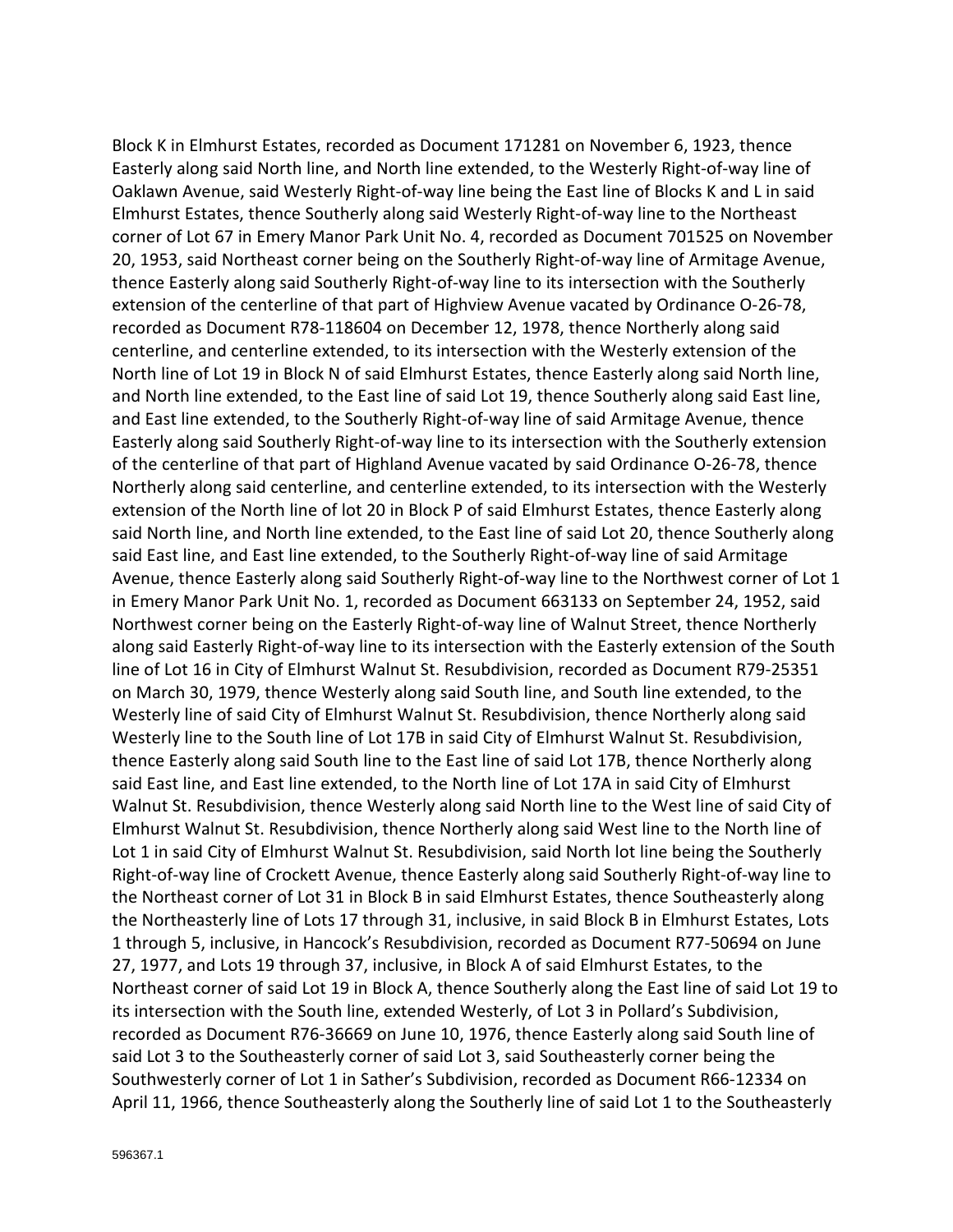corner thereof, thence Southwesterly along the Easterly line of Stone Gate Terrace Condominium, recorded as Document R72-50409 on August 23, 1972, and said Easterly line extended South, to the Southerly Right-of-way line of Armitage Avenue, thence Easterly along said Southerly Right-of-way line to the Northerly line of Monti Builder's Assessment Plat, recorded as Document R83-55637 on August 15, 1983, thence Southeasterly along said Northerly line to the Northeast corner of said Monti Builder's Assessment Plat, thence Northerly along the Northerly extension of the East line of said Monti Builder's Assessment Plat to the Northerly Right-of-way line of Lake Street, thence Southeasterly along said Northerly Right-of-way line to the Westerly Right-of-way line of York Street, thence Northerly along said Westerly Right-of-way line to the Southerly line of Lot 5 in Elmhurst Industrial Park Unit No. 1, recorded as Document R65-2240 on January 22, 1965, thence Westerly along the Southerly line of Lots 5 through 7, inclusive, in said Elmhurst Industrial Park Unit No.1 to the Westerly line of said Lot 7, thence Northerly along said Westerly line of said Lot 7, and Westerly lot line extended to the Northerly Right-of-way line of Industrial Drive, thence Easterly along said Northerly Right-of-way line to the East line of Lot 31 in said Elmhurst Industrial Park Unit No. 1, thence Northerly along the East line of Lots 31 and 27 in said Elmhurst Industrial Park Unit No. 1, to the North line of said Lot 27, thence Westerly along said North line of said Lot 27, and North line extended, to its intersection with the East line of Lot 43 in said Elmhurst Industrial Park Unit No. 1, said East line being the Westerly Right-of-way line of Larch Avenue, thence Southerly along said Westerly Right-of-way line to the Northerly line of Lot 32 in said Elmhurst Industrial Park Unit No. 1, thence Westerly along said North line, and North line extended, to the Northeasterly line of Lot 11 in said Elmhurst Industrial Park Unit No. 1, thence Southeasterly along said Northeasterly line to the Southeast corner of said Lot 11, thence Southwesterly along the Southeasterly line of said Lot 11 to the Southwest corner of said Lot 11, said Southwest corner being on the Northerly Right-of-way line of Interstate Highway 290, thence generally Northwesterly along said Northerly Right-of-way line to its intersection with the North line, extended Easterly, of Davison's Assessment Plat, recorded as Document 694525 on September 9, 1953, thence Westerly along said North line, and North line extended, to the North line of Lot 1 in Subdivision of Lot 1 of West Lake Farms, recorded as Document 161541 on December 20, 1922, thence continuing Westerly along said North line, the North line of Lot 2 in said West Lakes Farms, and said North line extended, to the Westerly line of Church Road, thence Southwesterly along said Westerly Right-of-way line to the Northerly line of Lot 4 in said Mourekson Industrial Center Unit-One, thence Westerly along said Northerly line its intersection with the Westerly line of said Lot 4, thence Southerly along said Westerly line of said Lot 4, and said lot line extended Southerly, to the Northeasterly corner of Lot 1 in said Mourekson Industrial Center Unit-One , thence Northwesterly along the Northerly line of said Lot 1 to the Northwest corner of said Lot 1, thence Northwesterly to the Northeast corner of said Lot 20 in said Mourekson Industrial Center Unit-One, thence Northwesterly along the Northerly line of said Lot 20 to the point of beginning, including all Rights-of-way herein contained, excepting from the aforesaid that part of Sections 26 and 35 of Township 40 North, Range 11, East of the Third Principal Meridian described as commencing at the Northwest corner of Lot 2 in City of Elmhurst T.I.F. Subdivision "A", recorded as Document R96-16459 on January 31, 1996, thence Easterly along the North line of said Lot 2, the North line of Lot 1 in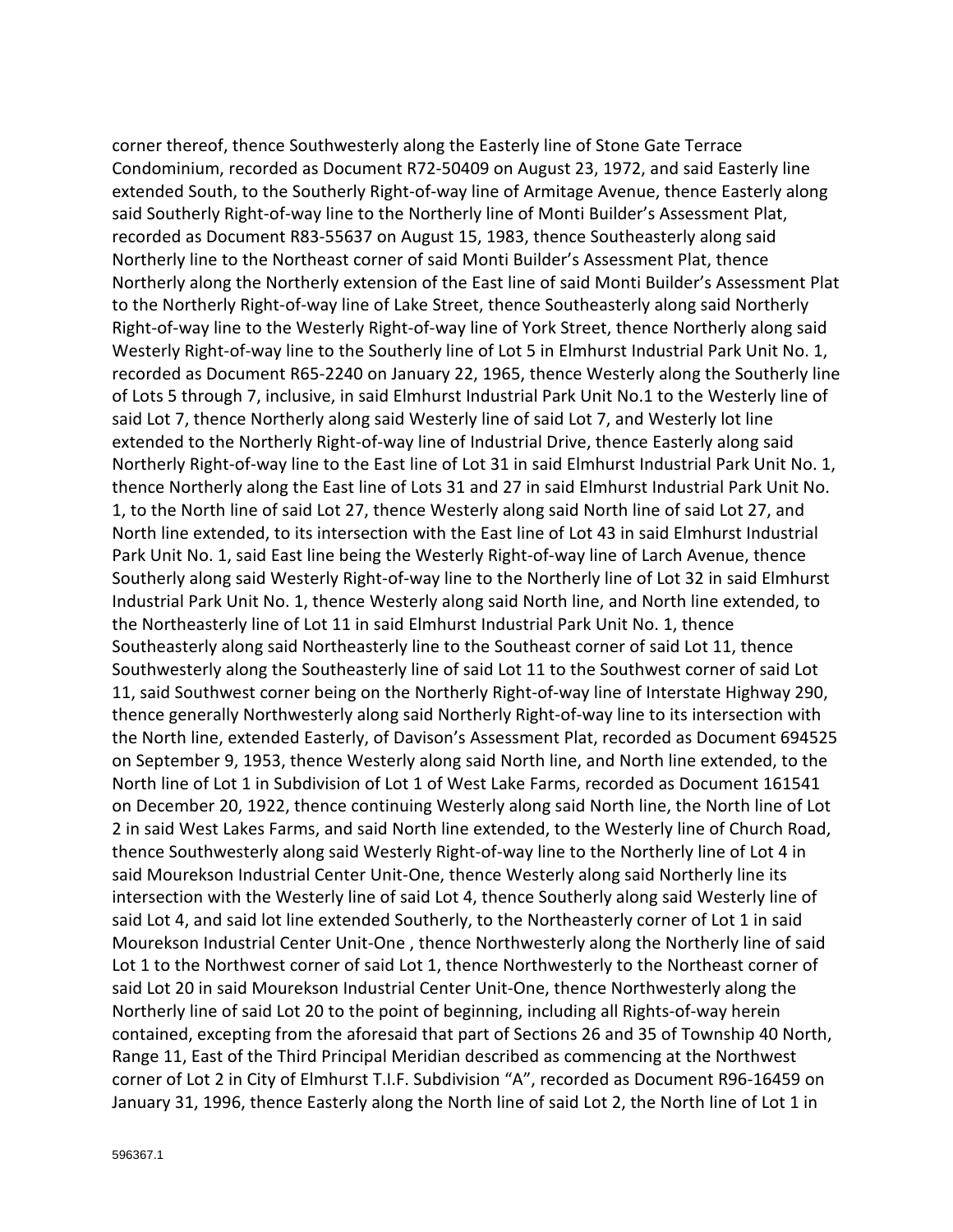Hawthorne Avenue and Thomas Street Subdivision, recorded as Document R96-186756 on November 15, 1996, and the North line of Lot 3 in said West Lake Farms, to the West line of Lot 1 in Sakash's Consolidation Plat, recorded as Document R99-22074 on January 27, 1999, thence Northerly, thence Easterly along the lot line of said Lot 1, thence Easterly along said North line extended, to the centerline of that part of Walnut Street vacated by Ordinance O-66-2012, recorded as Document R2012-177403 on December 13, 2012, thence Southerly along said centerline to the Northerly Right-of-way line of Fullerton Avenue, thence Westerly along said Northerly Right-of-way line, extended, to the Easterly lot line of said Lot 1 in Sakash's Consolidation Plat, said Easterly line being the Westerly Right-of-way line of Walnut Street, thence generally Southerly along said Westerly Right-of-way line to the Southeast corner of Lot 1 in Blanche's Resubdivision, recorded as Document R98-29661 on February 18, 1998, thence generally Westerly along the South line of said Blanche's Resubdivision to the Southwest corner of Lot 2 in said Blanche's Resubdivision, thence Northerly 332.48 feet to the South line of the North 300 feet of Lot 11, as measured on the East line thereof, in said West Lake Farms, thence Westerly 20 feet, thence Northerly along the West line of said East 20 feet, to the Southerly Right-of-way line of Lake Street, thence Southeasterly along said Southerly Right-ofway line to its intersection with the Southerly extension of a line described as 16.74 feet normally West and parallel with the East line of vacated Hawthorne Avenue, said vacation by Ordinance O-01-97, recorded as Document R97-068305 on May 14, 1997, thence Northerly along said parallel line, and said line extended, to its intersection with the Northerly Right-ofway line of Fischer Farm Road, said Northerly Right-of-way line being the South lot line of said Lot 1 in said Hawthorne Avenue and Thomas Street Subdivision, thence generally Northwesterly, thence Northeasterly along said lot line to the Southeast corner of said Lot 2 of said City of Elmhurst T.I.F. Subdivision "A", thence Northwesterly, thence Northeasterly along said Lot 2 to the point of beginning of the exception, including all rights-of-way herein contained, all in DuPage County, Illinois.